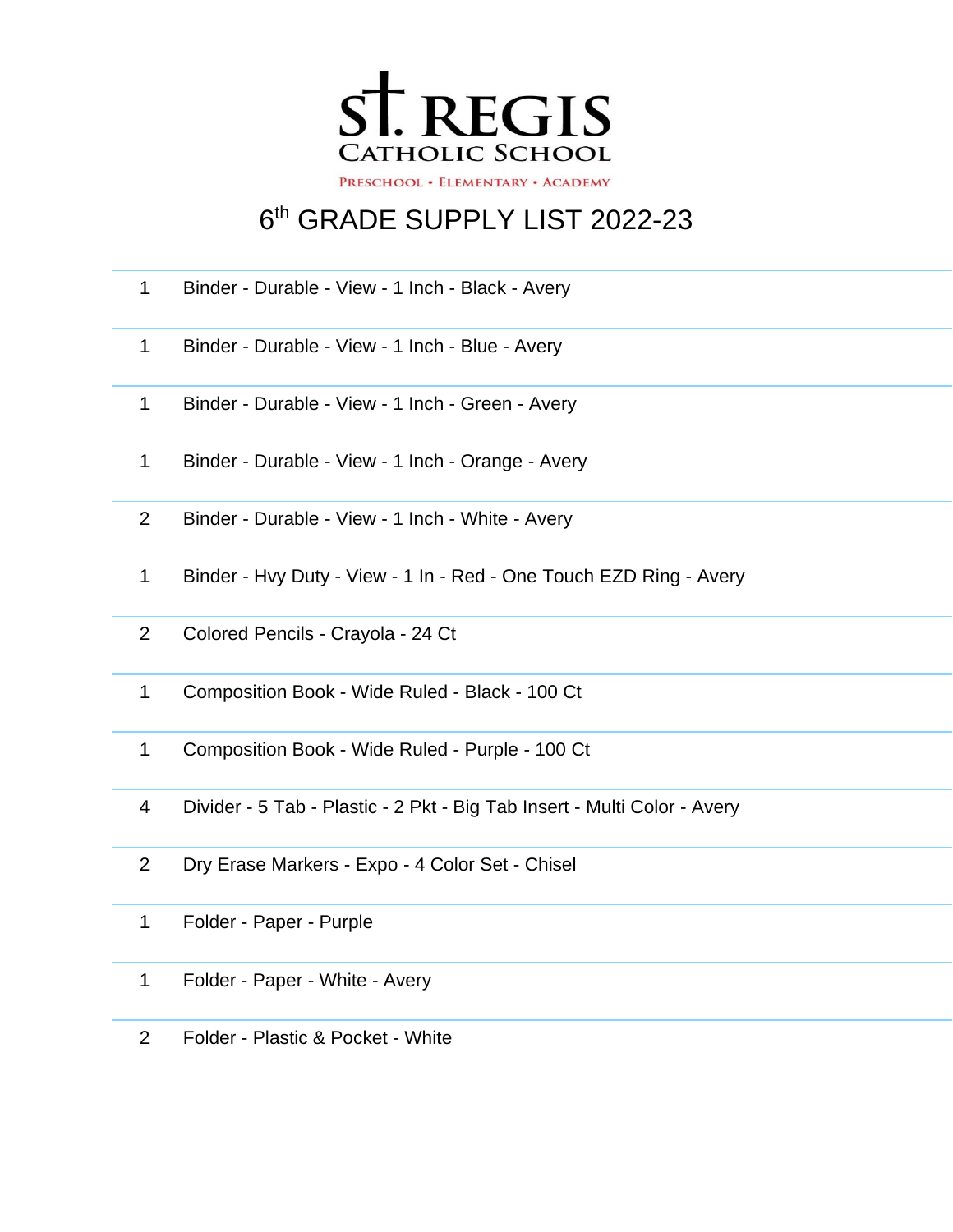- Glue Elmers All Purpose Stick White .21 oz 1 Pk
- Graph Paper 4 x 4 Quad Filler Paper 80 Ct
- Graph Paper 4 x 4 Quad Spiral 70 Ct
- Highlighter Chisel 4 Pack Yellow, Pink, Blue, Green Avery
- Index Cards 3 x 5 Ruled White 100 Ct Mead
- Markers Washable Crayola Classic 08 Ct Thick
- Markers Washable Crayola Classic 08 Ct Thin
- Notebook 1 Sub Spiral Wide Black 70 Ct Mead
- Notebook 1 Sub Spiral Wide Green 70 Ct Mead
- Notebook 1 Sub Spiral Wide Purple 70 Ct Mead
- Notebook 1 Sub Spiral Wide Yellow 70 Ct Mead
- Notebook 3 Sub Spiral Wide Blue 120 Ct Mead
- Notebook 3 Sub Spiral Wide Yellow 120 Ct
- Paper Filler College 150 Ct
- Paper Filler Wide 100 Ct Reinforced
- Pencil Ticonderoga Sharpened No 2 12 Pk
- Pencil Pouch Clear 9 x 10.5 3 Ring
- Pens BIC 10 Pack Black